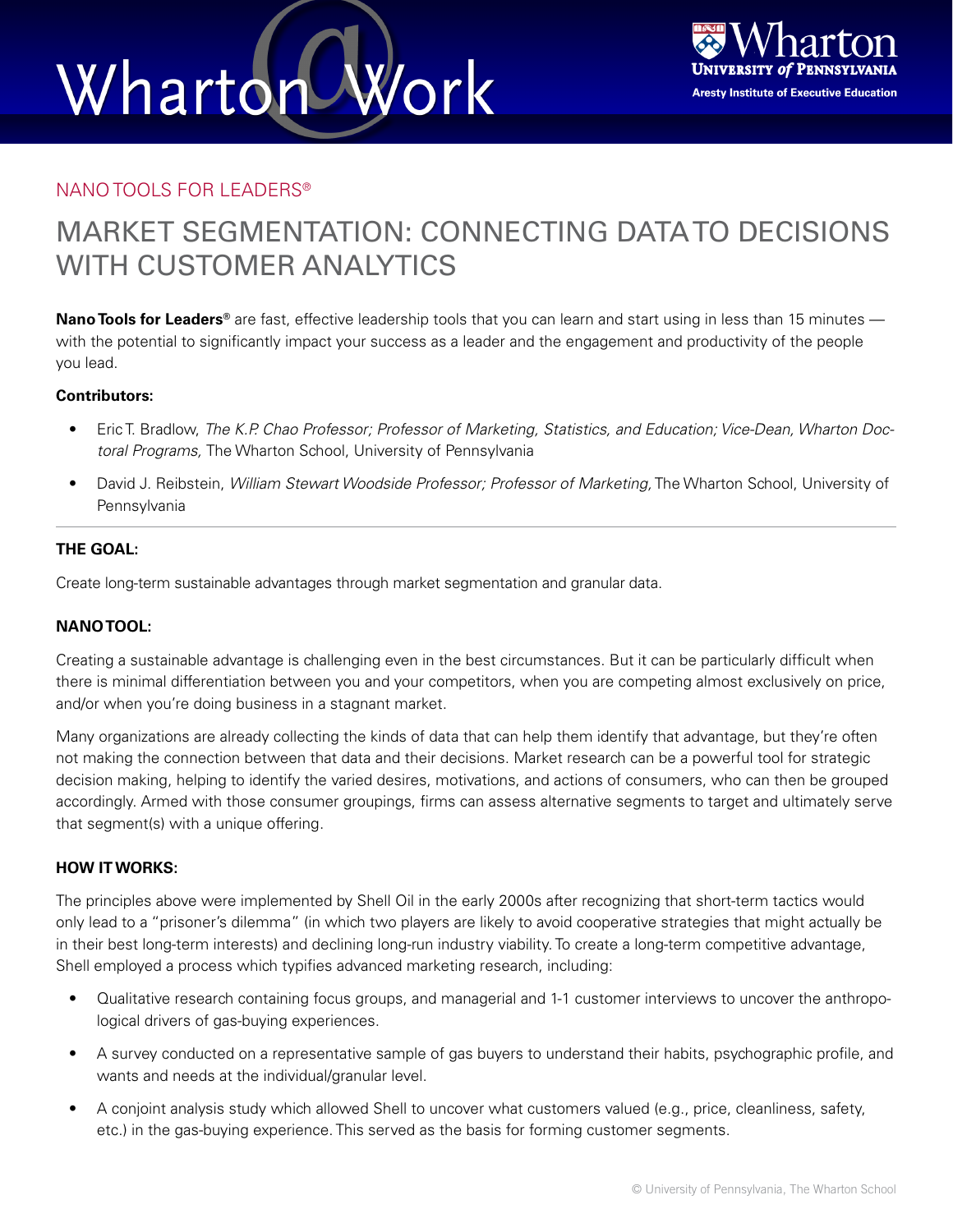### Work Wharton



- The segmentation study based on the aforementioned information, where they grouped customers that valued attributes similarly and then identified possible brand identities.
- A "war-game" simulation with executive participation, to select the identity with the greatest potential for success. Its choice of the "Quick and Easy" position was a sound one, although implementation was slow and Mobil capitalized on Shell's work by introducing Mobil Speedpass.

Shell's efforts illustrate the need for advanced marketing research with corporate integration for implementation. This effort was led by Professor Reibstein.

### **ACTION STEPS:**

- 1. **Identify** benefit segments using market research. Recent advances in customer analytics [\(wcai.wharton.upenn.edu](http://wcai.wharton.upenn.edu)) have moved beyond focus groups and surveys to provide the ability to segment customers based on observable actions. Information can be obtained through website behavior linked to purchase behavior linked to user-generated content, and even linked to one's social network — all at the level of the individual customer.
- 2. **Create** homogeneous customer groups or benefit segments according to the benefits those customers are seeking and the actions that they are taking.
- 3. **Associate** the segments with media consumption, demographics, and other business relevant observations in order to characterize them and know how best to reach them.
- 4. **Assess** the groups in order to select a target segment, asking:
	- 1. How attractive are the segments size, margins, growth, cost to serve, etc.?
	- 2. How capable is the firm to serve these segments better than competitors both today and tomorrow?

### **SHARE YOUR BEST PRACTICES:**

Do you have a best practice for creating sustainable advantage through customer analysis and market segmentation? If so, please share it on our blog at Wharton's Center for Leadership and Change Management. <http://whartonleadership.wordpress.com/>

### **ADDITIONAL RESOURCES:**

- **"Thirty Years of Conjoint Analysis: Reflections and Prospects,"** Paul E. Green, Abba M. Krieger, and Yoram Wind, Interfaces, Vol. 31, No. 3, May-June, 2001.
- The [Wharton Customer Analytics Initiative](http://wcai.wharton.upenn.edu) is the preeminent academic research center worldwide focusing on the application of customer analytics to business problems. WCAI conducts research projects, develops new areas of study, and helps businesses understand how to leverage the individual-level data that they collect about their customers' online and offline behaviors.
- "Automatic Marketing Research," Thomas Y. Lee and Eric T. Bradlow, 2010.
- "Mine Your Own Business: Market Structure Surveillance Through Text Mining," Ronen Feldman, Jacob Goldenberg, Oded Netzer, 2011.
- "Benefit Segmentation in Industrial Markets," Rowland T.Mariorty and David J. Reibstein, *[Journal of Business](http://www.sciencedirect.com/science?_ob=MImg&_imagekey=B6V7S-463XXHP-2-1&_cdi=5850&_user=489256&_pii=0148296386900093&_origin=browse&_zone=rslt_list_item&_coverDate=12%2F31%2F1986&_sk=999859993&wchp=dGLbVlb-zSkWA&md5=ca0a205ba334230f37335a8388986ef5&ie=/sdarticle.pdf)  [Research, Vol 14, Issue 6,](http://www.sciencedirect.com/science?_ob=MImg&_imagekey=B6V7S-463XXHP-2-1&_cdi=5850&_user=489256&_pii=0148296386900093&_origin=browse&_zone=rslt_list_item&_coverDate=12%2F31%2F1986&_sk=999859993&wchp=dGLbVlb-zSkWA&md5=ca0a205ba334230f37335a8388986ef5&ie=/sdarticle.pdf)* December 1986, pages 463-486.